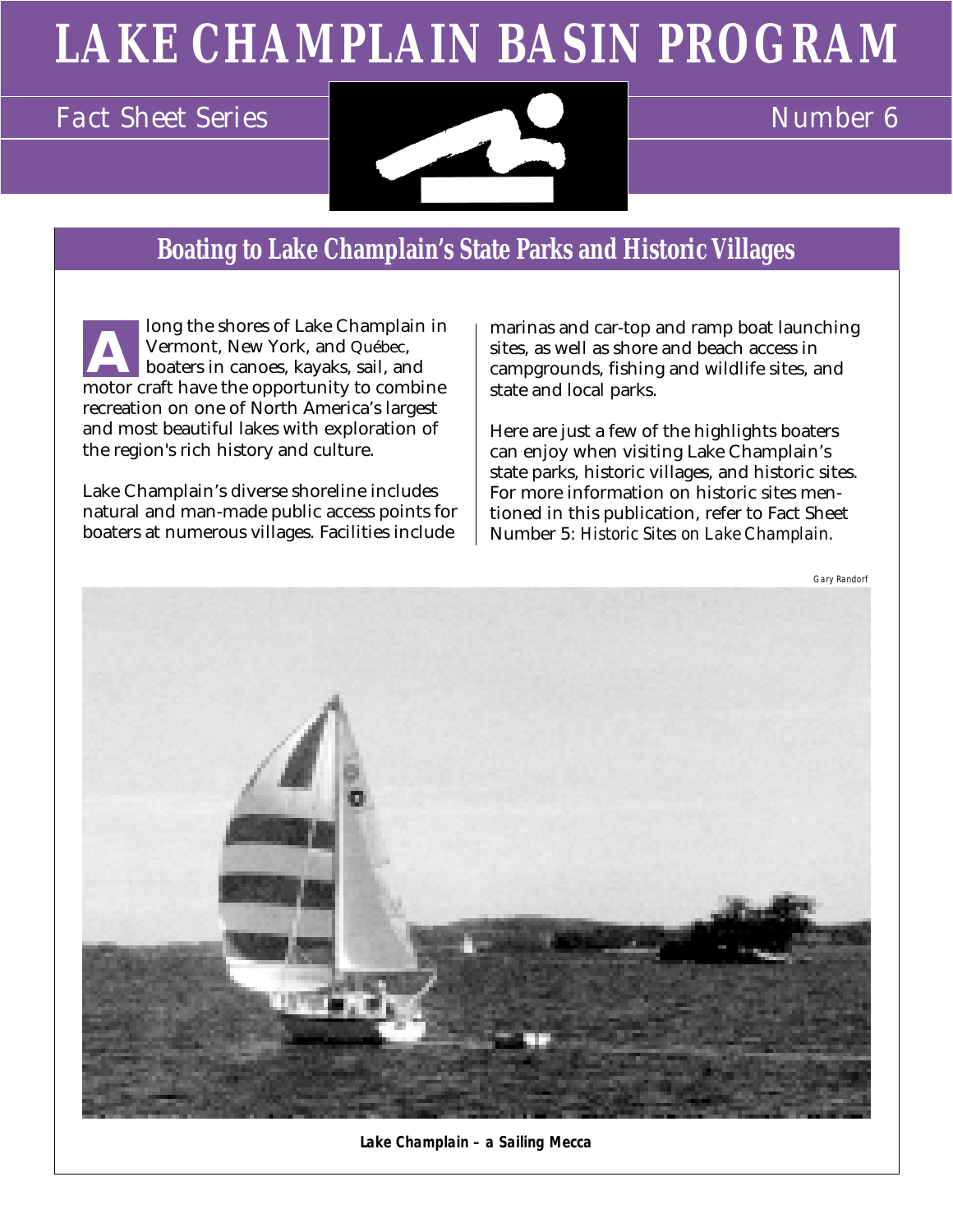# **City Excursions**

In addition to the smaller hamlets and villages along the Lake, there are those that grew over time into cities. These cities have rich histories which can be explored through architecture and museums.

*Saint-Jean-sur-Richelieu,* Québec was an important commercial center on the Richelieu River for more than 150 years; its history is evident in the many historic buildings. Features include: a towpath recreation trail and site of Fort Saint-Jean.

*Plattsburgh, New York* is the largest city on Lake Champlain's New York shore and was the scene of the American victory over the British during the pivotal War of 1812 Battle of Plattsburgh. Features include: the Kent-Delord House Museum, Clinton County Historical Association, the Heritage River Walk Trail, the Champlain Monument, the MacDonough Monument, and a ferry to Grand Isle, VT at Cumberland Head.

*Burlington, Vermont* flourished in the early 1800s with the opening of the Champlain and the Chambly Canals. In the 1870s, Burlington was one of the largest lumber ports in the United States; the wealth from the lumber industry produced many of the mansions that line streets overlooking the lake in the Hill Section. Features include: the Ethan Allen Homestead, historic districts, and a ferry to Port Kent, NY.



# **Lake Champlain Underwater Historic Preserve System**

Lake Champlain's history can be told by the many shipwrecks on the lake bottom. Seven of these shipwrecks are part of a underwater preserve system. Dive sites in the preserve system include the *Champlain II*, a steamboat that went aground near Westport; the Burlington Bay Horse Ferry, the world's only known surviving horsepowered ferry; and five others. For information contact the Lake Champlain Maritime Museum, (802) 475-2022, the Vermont Division for Historic Preservation, (802) 828-3051, or the New York State Department of Environmental Conservation, (518) 897-1200.

### **Canals**

**The Chambly Canal**, running from Saint-Jean-sur-Richelieu to Chambly, allows boats to bypass the rapids of the Richelieu River. For lock information call (450) 658-0681, or go to www.parcscanada.risq.qc.ca/canaux/ canal-de-chambly/en/.

**The Champlain Canal** links Lake Champlain at Whitehall with the Hudson River at Waterford. For lock information call (518) 747-4613, www.canals.state.ny.us/.

### **Ferries**

#### **Lake Champlain Transportation Company:**

- Grand Isle, Vermont to Plattsburgh, New York Crossing time 12 minutes; year-round.
- Burlington, Vermont to Port Kent, New York Crossing time one hour; seasonal.
- Charlotte, Vermont to Essex, New York Crossing time 20 minutes; seasonal.

For schedules and fees contact the Lake Champlain Transportation Company, (802) 864-9804 or www.ferries.com.

#### **Other Ferries:**

Shoreham, Vermont to Ticonderoga, New York Continuous six-minute crossings. For information contact Shorewell Ferries, (802) 897-7999.

Kamp Kill Kare to Burton, Woods, and Knight Islands State Parks. Contact Vermont Department of Forest, Parks and Recreation, (802) 241-3655 or go to www.vtstateparks.com.

### **Rentals and Excursions**

Tour operators offer excursions and special-interest cruises; a variety of crafts are available for rental or charter from outfitters and marinas. See the Burlington and Plattsburgh Area Yellow Pages or the Basin Book.

The Lake Champlain Maritime Museum has a small boat livery where traditional regional wooden sailboats, rowboats, kayaks, and canoes can be rented. (802) 475-2022 or go to www.lcmm.org.

Some of Vermont's state parks have boats available for rental. Consult *Vermont State Parks*, available through the *Vermont Department of Forest, Parks & Recreation*, (802) 241-3655, (800) VERMONT, or www.vtstateparks.com.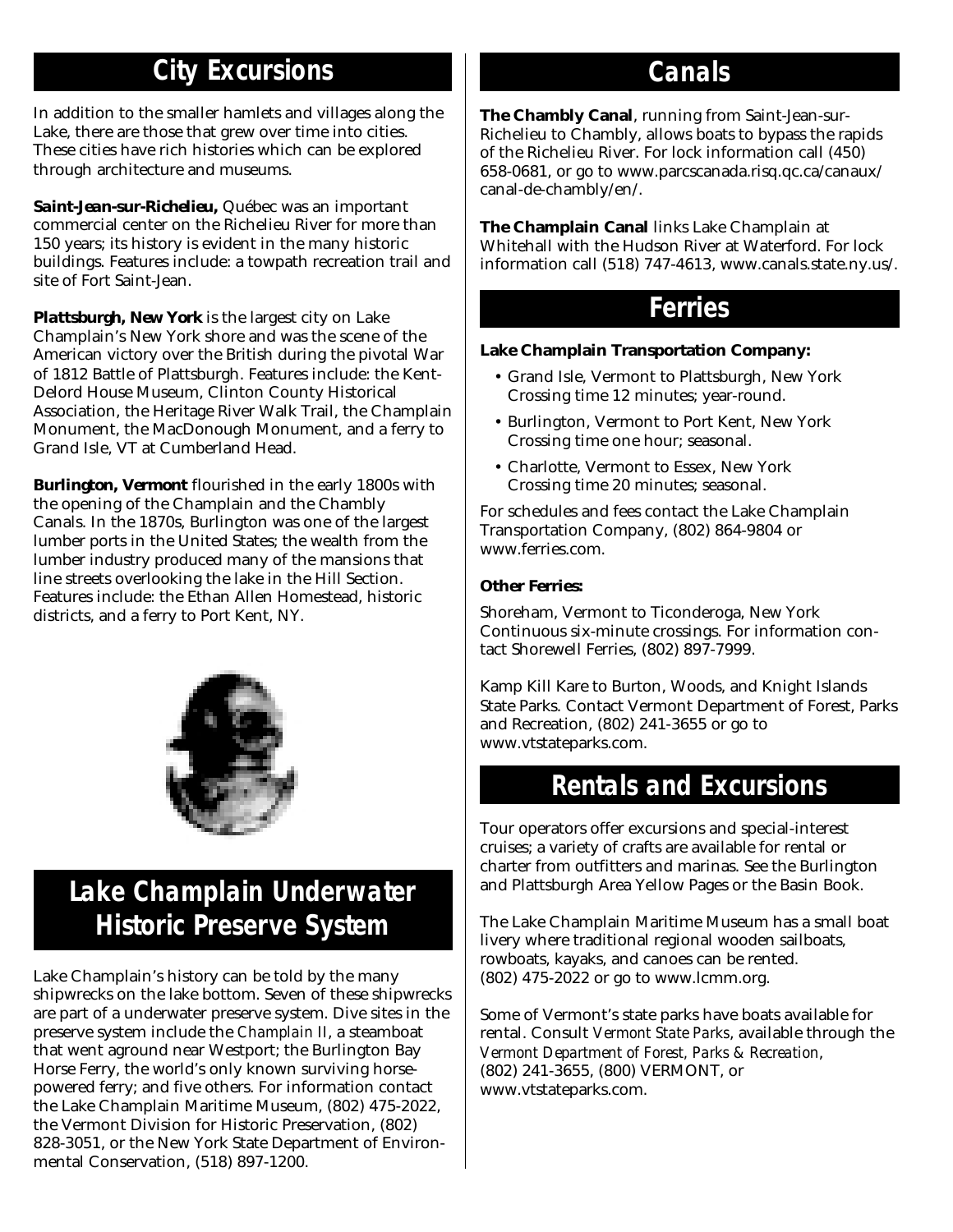



LCBP

**2**



**4**



### **Paddling**

The Lake Champlain Paddlers' Trail (LCPT) is a formal designation of nearly 18 public sites accessible by paddlers in New York and Vermont. The LCPT encourages safe and responsible boating, stewardship of the Lake's resources, and active volunteer involvement. Several of the state parks described in this publication are designated Paddlers' Trail sites. For more information and to purchase a copy of a guidebook, call the Lake Champlain Committee at



# **Cycling**

LCBP

Lake Champlain Bikeways offers cyclists a network of interconnected, international bicycle routes around Lake Champlain in New York, Vermont, and the Upper Richelieu Valley of Québec. For more information contact the Bicycling Information Clearinghouse, RR 1, Box 220, Crown Point, NY 12928, lcvisit@capital.net, or go to www.lakeplacid.com/bikeways.

### (802) 658-1414. **Boaters' Responsibilities**

Lake Champlain weather can change very rapidly. Get charts, follow navigation rules and safety regulations required by the U.S. Coast Guard, Vermont State Police, New York State Troopers, and Royal Canadian Mounted Police. Be sure to check customs and immigration regulations in advance to ensure easy border crossing.

Mark Kurtz

Mark Kurtz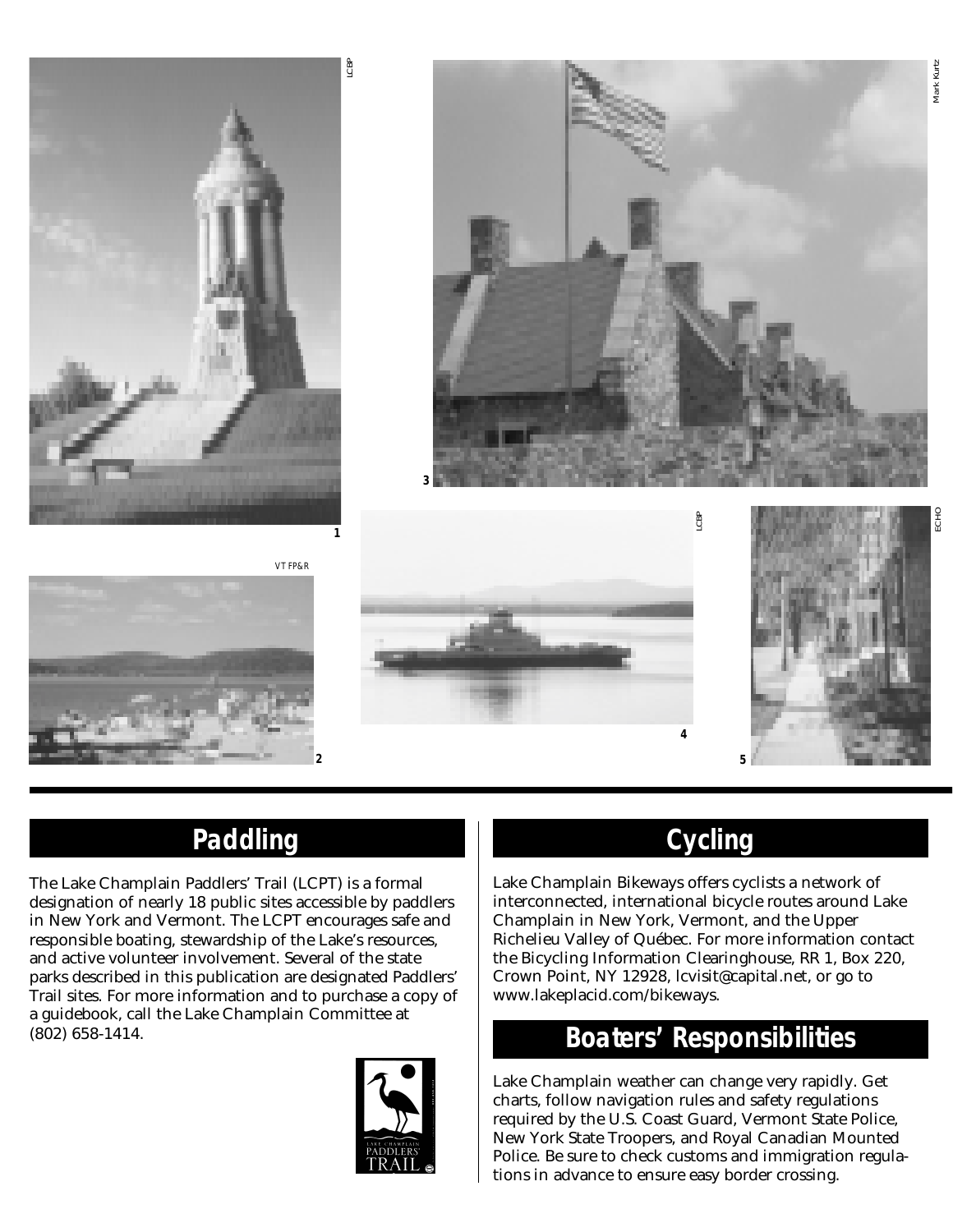





- **1. Champlain Memorial**
- **2. Sand Bar State Park**
- **3. Fort Ticonderoga**
- **4. Lake Champlain Ferry 5. Essex, NY**
- 
- **6. LC Maritime Museum 7. Divers in Burlington Harbor**
- **8. Sailing the Western shoreline**
- **9. Crown Point State Historic Site**
- **10. Burlington Harbor**
- **11. Fort Lennox**
- 



### **Stewardship**

Lake Champlain's ecology is fragile. Boaters should respect the Lake, its shoreline, plants, and wildlife, and others who are enjoying it. Care should be taken along shorelines to avoid eroding the banks and crushing the vegetation. Much of the shoreline is private property. Respect landowners' rights. Don't pick plants and flowers. Place trash in proper receptacles or carry it with you and use only designated toilet facilities or follow standard primitive disposal guidelines. Boaters should use pump-out stations. If you find trash others have left behind, take it with you. Build fires only in designated areas.



ort Lenno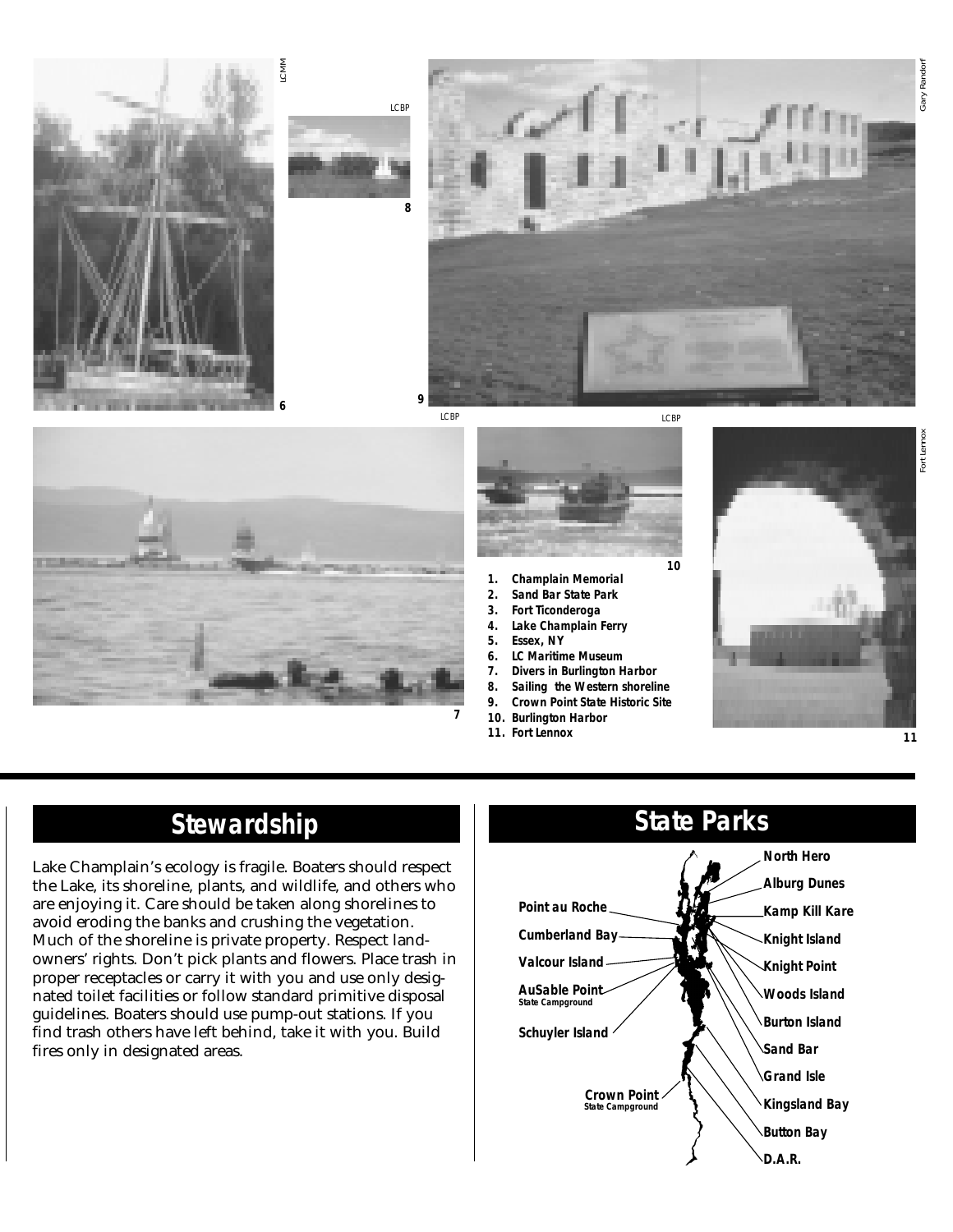### **Boating to State Parks**

State Parks in New York and Vermont give boaters special opportunities to enjoy, the Lake's distinctive natural and scenic attractions. Parks can be accessed by a variety of watercraft. Some parks have moorings or ramps for docking; in others, boaters can land on a sandy beach or rocky ledge. Facilities vary and range from primitive to developed areas that offer picnic sites, campgrounds, hiking trails, and nature centers.

### **New York State Parks and Campgrounds**

**Point au Roche State Park**, Beekmantown, offers a mixture of natural and undeveloped forest areas, a sandy beach and open land. A nature center with a variety of programs and nature trails educates visitors about habitats that range from forest to marsh to shoreline. (518) 563-0369.

**Cumberland Bay State Park**, Plattsburgh, is a large park located on a large peninsula just north of Plattsburgh. It is a favorite of campers and paddlers who enjoy the expansive beach. (518) 563-5240.

**Valcour Island Primitive Area**, Plattsburgh. In 1776, the island's bay facing the mainland was the site of the first major naval battle of the Revolutionary War. Features include: one of the Lake's 12 lighthouses and hiking trails that pass marine fossils in 450 million-year-old limestone deposits. (518) 897-1300.

**AuSable Point State Campground**, Peru, offers a pure sand landing beach, as well as a four-mile paddle through the wildlife sanctuary on the AuSable River which feeds into Lake Champlain. (800) 456-2267.

**Schuyler Island** is a designated primitive area. Two primitive campsites are available for paddlers. (518) 897-1300.

**Crown Point State Campground,** Crown Point, features a memorial to Samuel de Champlain. The stone structure was formed from the tower of a lighthouse and includes a Rodin relief sculpture representing France. (518) 597-3603.

### **Vermont State Parks**

Vermont State Parks are generally open mid-May through mid-October. Contact specific parks for specific dates. To make reservations, call the individual parks directly. To make reservations prior to opening call 1-800-VERMONT or (802) 241-3655. The Vermont State Parks web site address is: www.vtstateparks.com.

**Alburg Dunes State Park**, Alburg. Sand dunes create one of the longest beaches on Lake Champlain at this park. Call: (802) 796-4170.

**Knight Island State Park**, once an island farm, the island offers scenic vistas across the Lake to the Green and Adirondack mountains. Boat access only. Call Burton Island State Park at (802) 524-6353.

**Knight Point,** North Hero, features expansive lawns on the lakeshore and a reconstruction of Knight Tavern, built in 1790. (802) 372-8389.

**Woods Island State Park,** St. Albans, is a quiet spot to study the natural habitat or walk along the unique gravel and shale shoreline. (802) 524-6353.

**Burton Island State Park,** St. Albans, highlights the remains of an early 20th century farm and other reminders of the agricultural past. Access is by boat or ferry from Kamp Kill Kare. (802) 524-6353.

**Kamp Kill Kare State Park**, St. Albans, is a late 19thcentury railroad resort hotel that now houses historic displays. A small ferry links this mainland park to Burton, Woods and Knight Island state parks. Wonderful views of the Lake and Adirondack Mountains are a major attraction. (802) 524-6021.

**North Hero State Park**, North Hero, is a large, peaceful park with trails through varied wildlife habitats, where farmland is slowly returning to forest. (802) 372-8727.

**Sand Bar State Park**, Milton, in the marshland of the Lamoille River delta, is an expansive shallow warm beach which makes it a favorite of wind surfers and paddlers. More than 150 nesting boxes scatter this area as part of an extensive wood duck nesting program underway since 1948. There are many species of waterfowl and marsh birds and other viewable wildlife. (802) 893-2825.

**Grand Isle State Park**, Grand Isle, has an original summer resort building still used for park activities including interpretive programs. As the second largest campground in the state park system, the park offers sweeping views of the Green Mountains. Boat access is limited to registered campers only. (802) 372-4300.

**Kingsland Bay State Park**, Ferrisburgh, has rare plants and stands of sugar maple, hickory, and other hardwoods. The site also includes the 1790 Hawley House. (802) 877-3445.

**Button Bay State Park**, Ferrisburgh, is named for the abundant button-like clay deposits found in the park, offering an opportunity to learn about fossils of coral and other marine animals that are visible in limestone bedrock some 500 million years old. The park has good bird watching, especially in spring and fall. (802) 475-2377.

**D.A.R. State Park**, Addison, features the foundation of the area's first English settlement, dating from 1765. The park adjoins John Strong Mansion. Boat access from nearby marina only. (802) 759-2354.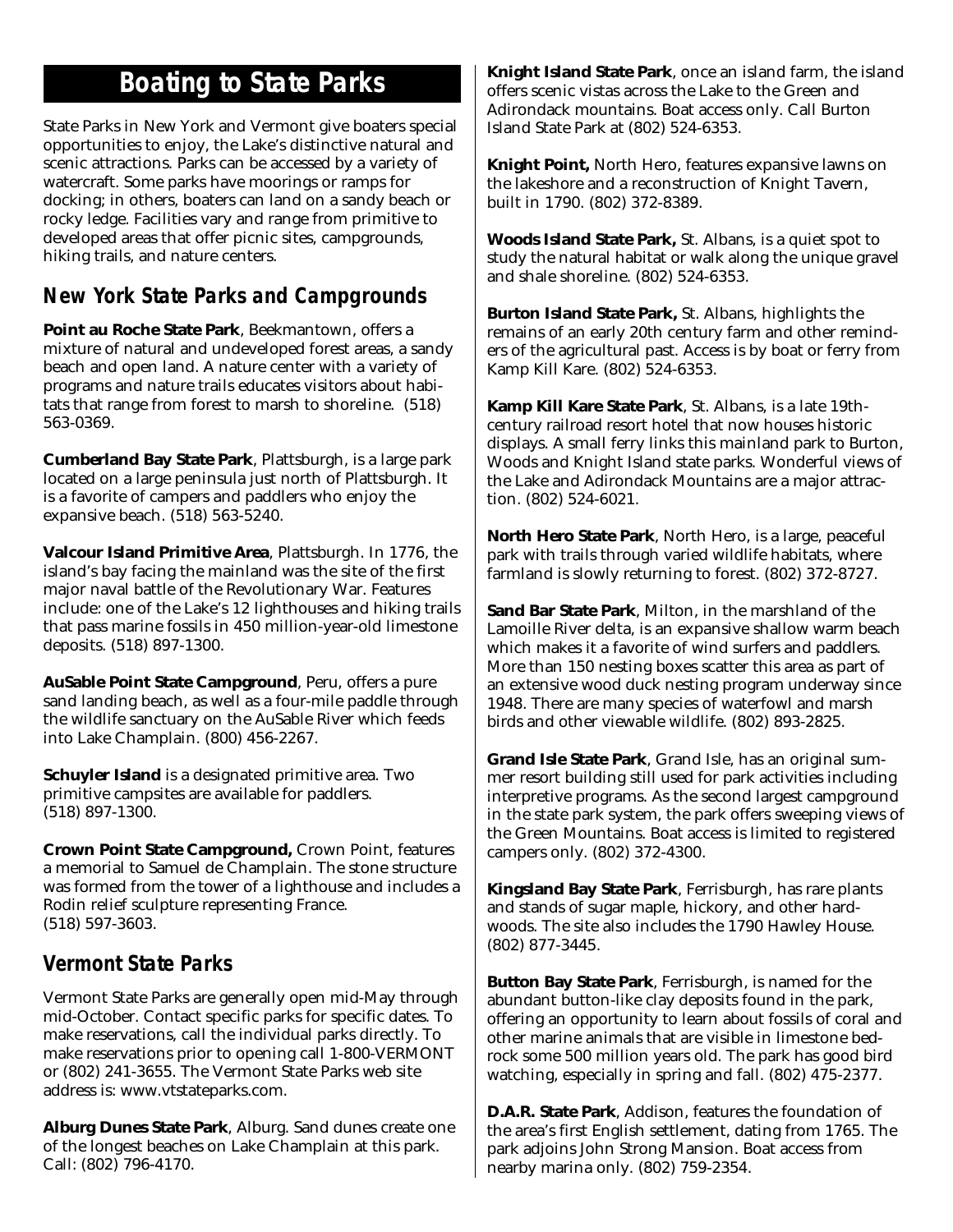### **Québec**

**Chambly** is the terminus of the Chambly Canal, which **1** takes boaters around the rapids of the Richelieu River. Features include: Fort Chambly, architecture from the early 1800s, and a towpath recreation trail.

### **Saint-Paul-de-l'Ile-aux-Noix 2**

Features include: Fort Lennox and Lacolle Blockhouse.

### **New York**

**Rouses Point**, a busy 19th century rail and water **3** transportation center, was a key location for cross-border smuggling of liquor during Prohibition. Features include: remains of post War of 1812 Fort Montgomery.

**Chazy** was once a bustling area with stage, water, and **4** rail routes crossing here during the 19th century. Features include: the Alice T. Miner Collection, historic buildings dating from the early 1800s, and a library used as British headquarters during the War of 1812.

**Port Kent** was a popular resort area in the late 19th and early 20th centuries. Laid out in a grid pattern, Port Kent overlooks Lake Champlain. Features include: a ferry connection to Burlington, VT.

**Willsboro** is one of the oldest settlements in the area **6** and the only North American source of wollastonite, a mineral Native Americans used for pottery and now used for industrial and commercial purposes. Features include: the Adsit Cabin, the 1812 Homestead, architecture that reflects the village's past as a center for stone quarrying, and blue limestone, quarried on Willsboro Point, that was used to build the Brooklyn Bridge.

**Essex**, a bustling port in the early and mid-19th **7** century, has one of the United States' most outstanding collections of intact pre-Civil War architecture. The entire village is designated as a National Register Historic District. Features include: Greystone Mansion, a ferry connection to Charlotte, and a self-guided walking tour (Essex Community Heritage Organization, (518) 963-7088).

**Westport**, destroyed in the Revolutionary War after its **8** settlement in 1770, was rebuilt with elegant buildings. Westport has been a quiet and popular destination for boaters and summer travelers since the early 1900s.

**Port Henry** prospered as a town when high-grade iron **9** ore from the region was made into horseshoes used during the Civil War and, later, tracks for the transcontinental railroad. Features include: the Iron Center and Railroad & Mining Heritage Park, a self-guided walking tour (Economic Development Zone Office, (518) 546- 3606), and a boat access just northeast of town.

**10 Crown Point** was an important commercial center for the iron ore industry in the mid-1800s. Features include: the Penfield Homestead Museum, the Ironville Historic District, and Crown Point State Historic Site.

**11 Ticonderoga**, located between Lake Champlain and Lake George, was an important portage point between the two lakes before the construction of the Champlain Canal in 1823. Features include: the Ticonderoga Heritage Museum, the Hancock House, and a Fort Ticonderoga self-guided walking tour (PRIDE, (518) 585-6366).

**12 Whitehall**, at the headwaters of Lake Champlain along the Champlain Canal, was a key commercial port during the 19th century and is known as the birthplace of the United States Navy. Features include: the Skenesborough Museum, Skene Manor, and the War of 1812 warship *Ticonderoga*.

### **Vermont**

**13 North Hero** and **South Hero** are named in honor of Revolutionary War heroes Ethan and Ira Allen.

**Isle La Motte**, source of the limestone used throughout **14** the Islands, is another picturesque place to spot fine buildings made of the local stone. Features include: St. Anne's Shrine and Fisk Quarry Preserve.

**St. Albans Bay** was a busy shipping port until the **15** prominence of the railroad led to the development of the commercial center inland at the City of St. Albans. Features include: numerous red brick buildings in the Greek Revival style and St. Albans Bay Park.

**Ferrisburgh** is home to the Lake Champlain Maritime **16** Museum which displays watercraft once used on the lake.

**Vergennes**, one of the country's smallest cities, has **17** many buildings dating from the 19th century when the Otter Creek falls fueled local industry. The city was an important shipbuilding center during the War of 1812. Features include: the historic downtown and the Bixby Memorial Library which contains local history and shipbuilding industry collections.

**Addison** features the John Strong Mansion and the **18** Chimney Point State Historic Site.

**Larrabee's Point** in Shoreham once bustled with **19** activity as products and livestock were brought to market from the surrounding farmland. Features include tours on the historic *Carillon* and a ferry to Fort Ticonderoga.

**Chipman Point** in Orwell is home to two magnificent **20**stone warehouses remaining from a larger settlement that throve in the 1800s before the village center moved inland.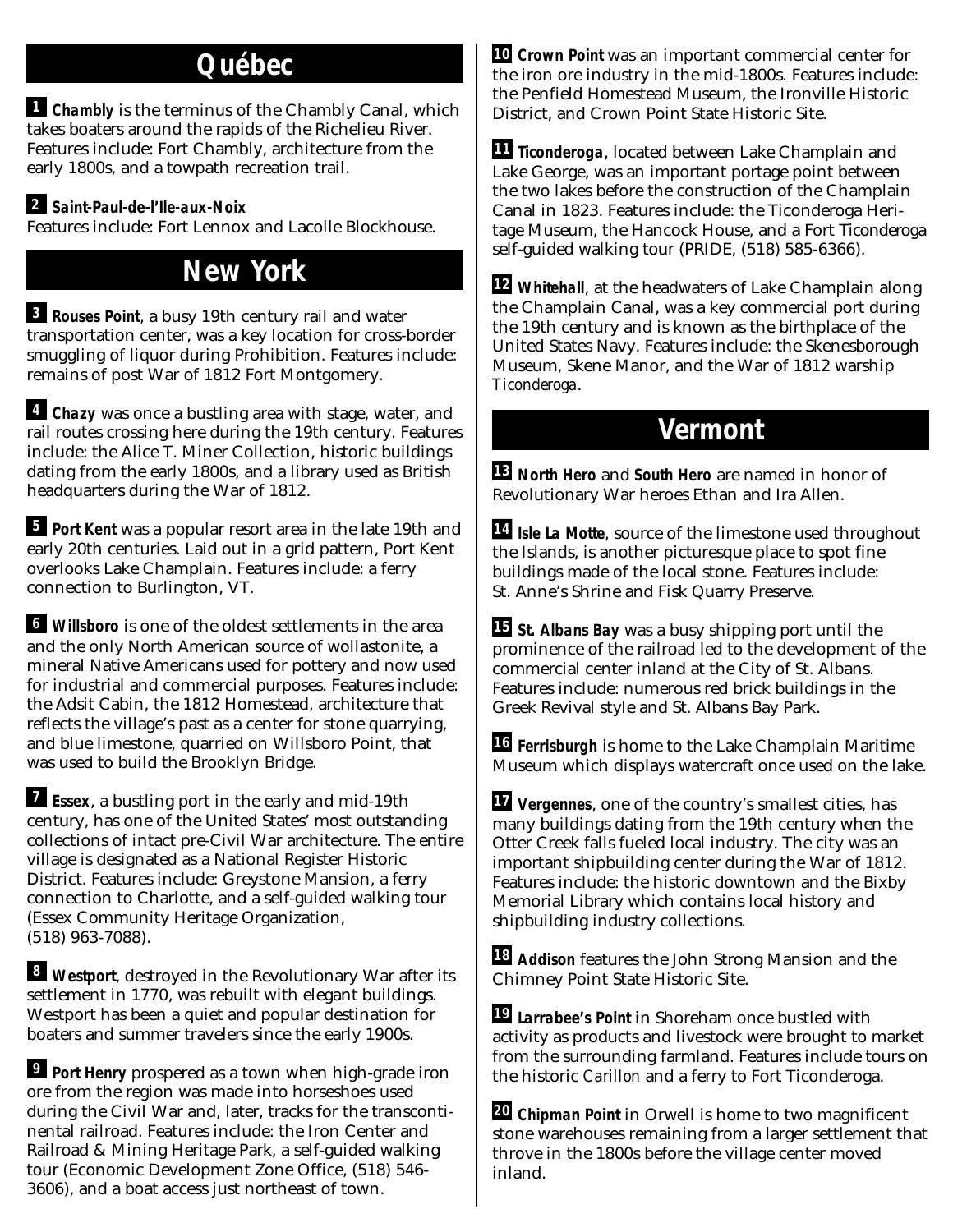# **Historic Villages and Cities**